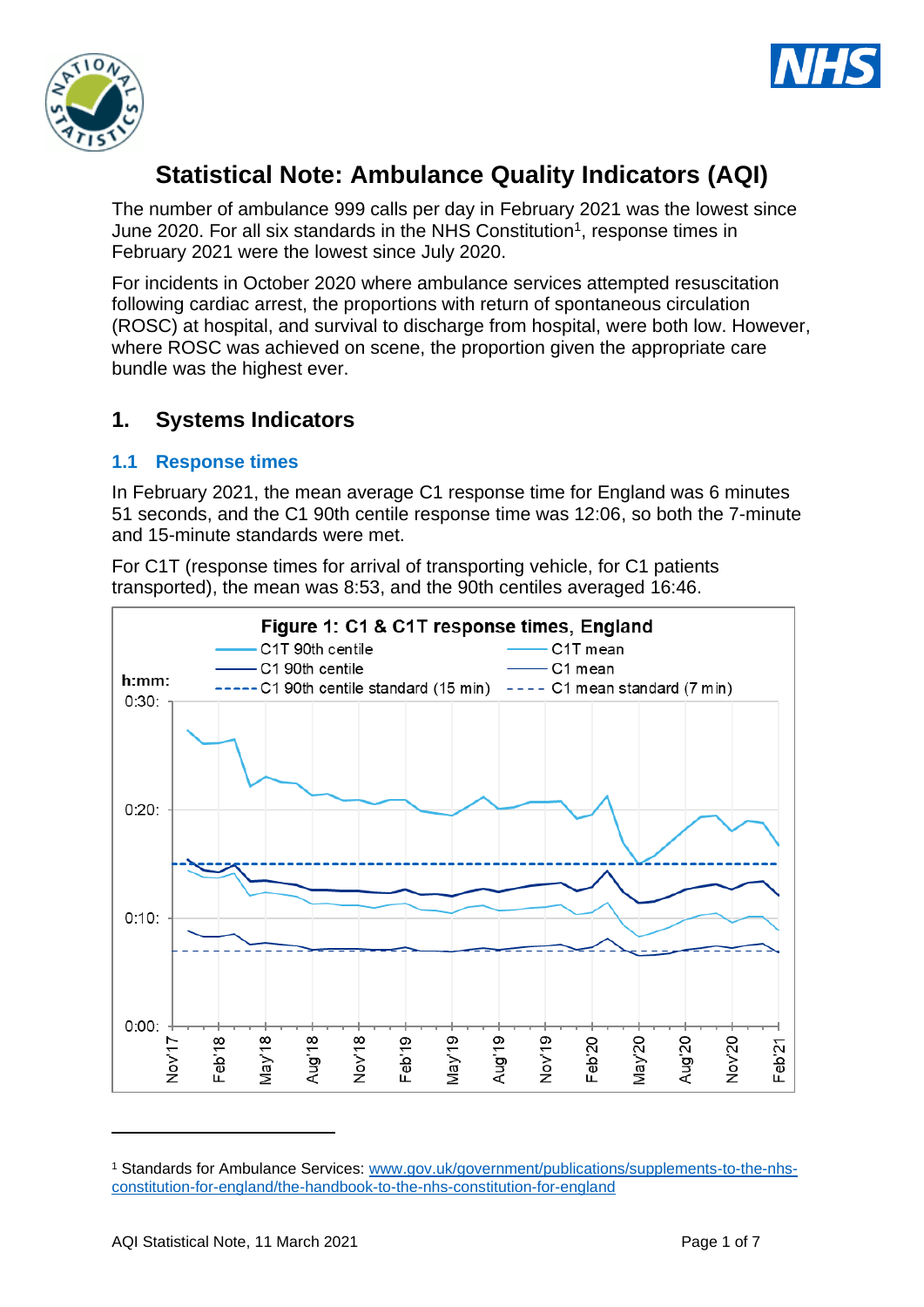



For C2 in February 2021, the mean average response time was 18:19 for England, and the 90th centiles averaged 36:04 across England (Figure 2), so the 18-minute standard was not met by 19 seconds, but the 40-minute standard was met.



For C3 in February, the mean average response time was 44:55. The C3 90th centile times averaged 1:43:22, less than half of the January 2021 time, so the twohour standard was met (Figure 3).

For C4 in February, the mean average response time was 1:08:48. The C4 90th centile times averaged 2:28:21, so the three-hour standard was met (Figure 3).

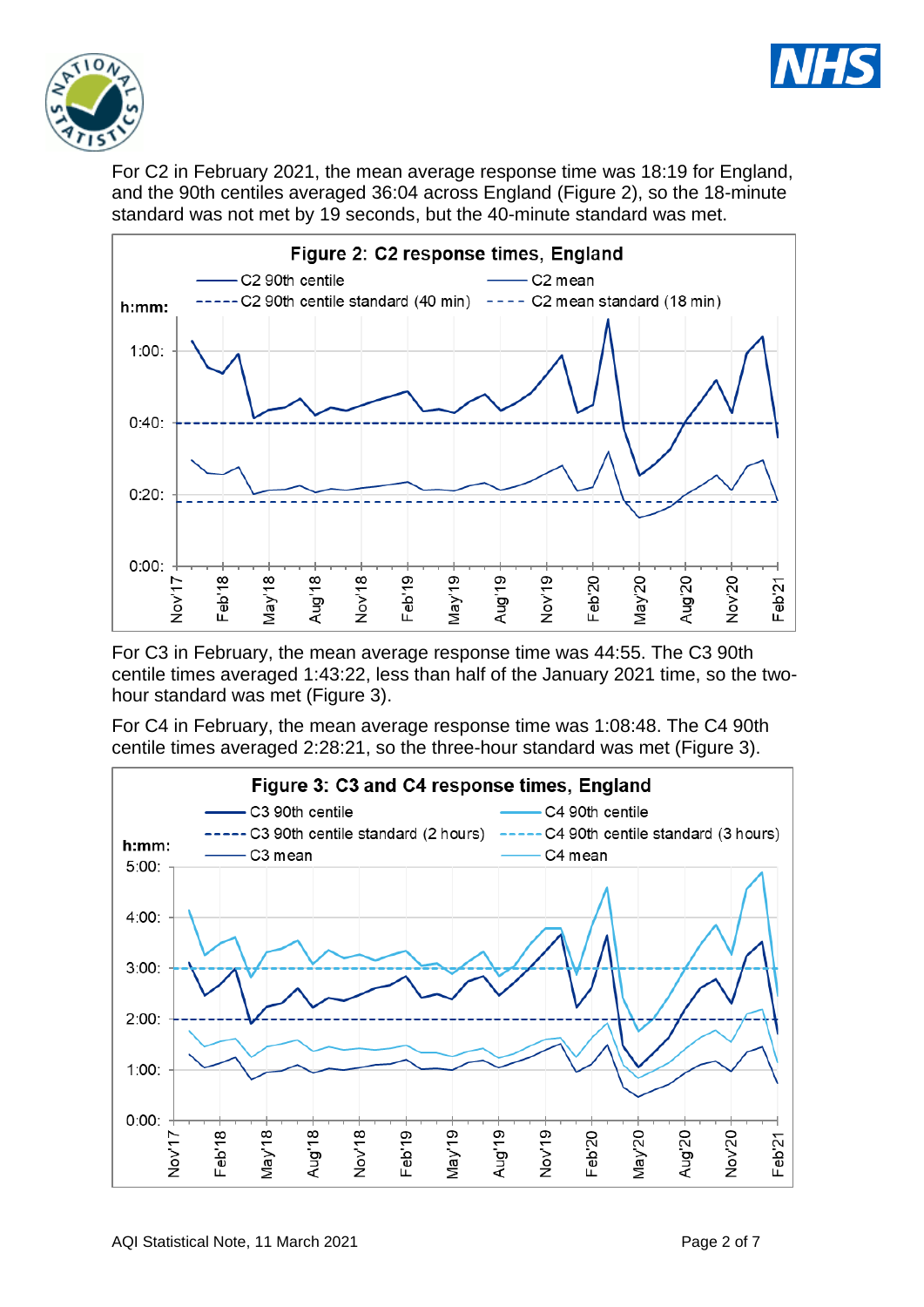



## **1.2 Other Systems Indicators**

In February 2021, the mean and centile call answer times across England were the same as, or shorter than, all those from the previous six months. The 95th centiles averaged 8 seconds in February 2021.

In February 2021, per day, there were (Figure 4):

- 20.7 thousand calls to 999 answered, 17.5% less than in January 2021;
- 23.9 thousand incidents that received a response (whether on the telephone or on the scene) from an ambulance service, 5.3% less than in January;
- 12.6 thousand incidents where a patient was transported to an Emergency Department (ED), 0.2% more than in January.



Figure 5 shows that in February 2021, 52.6% of incidents featured transport to ED, more than in January 2021 (49.8%), but less than the February proportions in the three previous years, which ranged from 57.1% to 59.4%. In February 2021, other incidents comprised 8.3% resolved on the telephone (Hear & Treat), 33.7% closed at the scene (See & Treat), and 5.3% featuring transport to destinations other than ED.

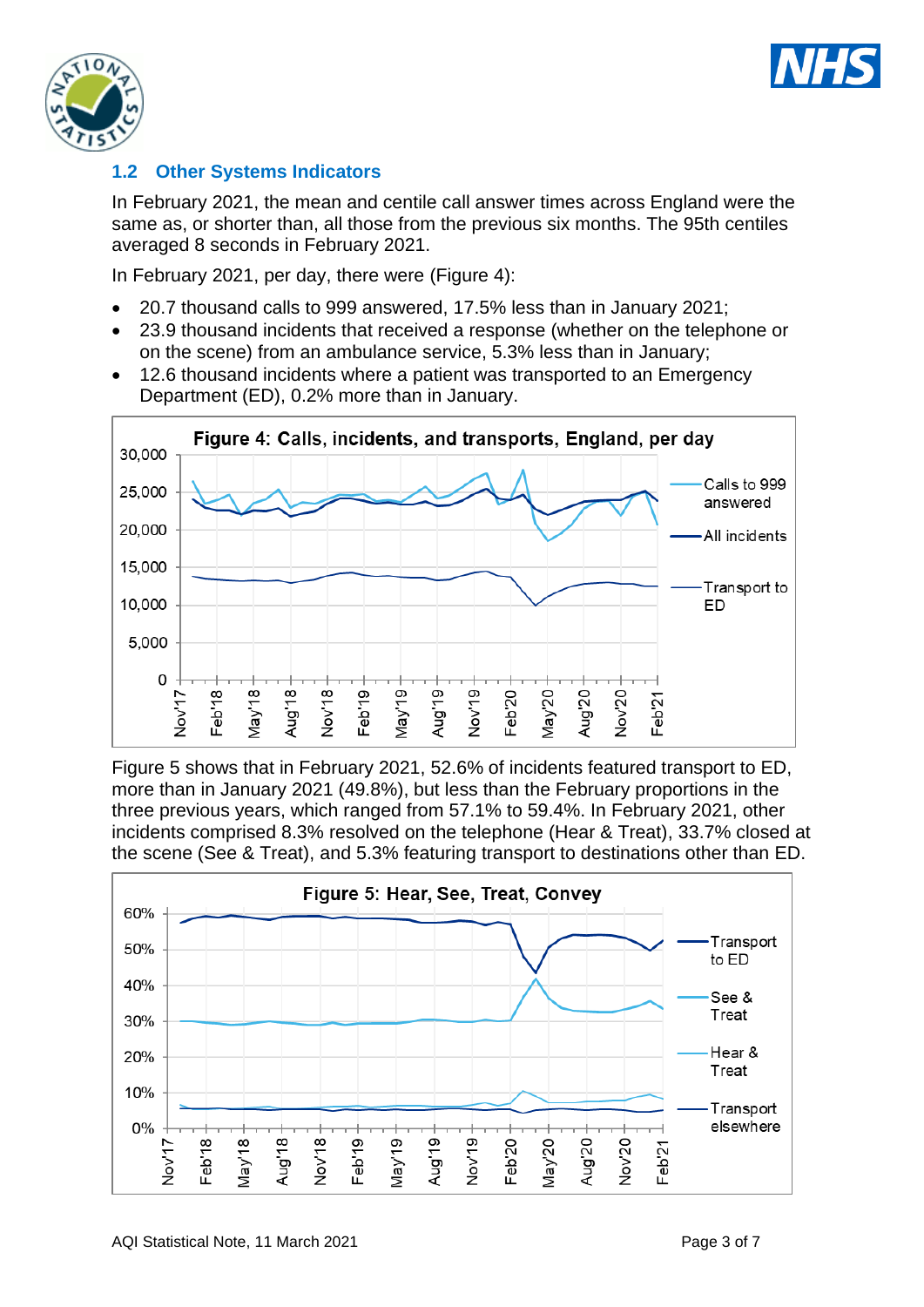



# **2. Ambulance Clinical Outcomes (AmbCO)**

# **2.1 Cardiac arrest**

Patients in cardiac arrest will typically have no pulse and will not be breathing. We show, of patients for whom resuscitation was commenced or continued by ambulance staff out of hospital, how many had return of spontaneous circulation (ROSC), with a pulse, on arrival at hospital (Figure 6), and how many survived to be discharged from hospital (Figure 7).

For all patients, in October 2020, at England level, ROSC was 25.5% (Figure 6), significantly<sup>2</sup> less than the average for year ending September 2020 (27.4%).

The Utstein comparator group<sup>3</sup> comprises patients with an out-of-hospital cardiac arrest of presumed cardiac origin, where the arrest was bystander witnessed, and the initial rhythm was Ventricular Fibrillation or Ventricular Tachycardia. This group therefore have a better chance of survival.

For the Utstein group, ROSC was 43% in October 2020, also significantly less than the average for the year ending September 2020, 51%.

For all patients, and for Utstein patients too, ROSC in October 2020 was the lowest for over six years, with the exception of April 2020.



<sup>2</sup> Significance tests in this document use Student's t-test with 95% significance.

<sup>&</sup>lt;sup>3</sup> This definition was proposed at Utstein Abbey in Norway by an international group of cardiologists and other health professionals in 1990.<http://circ.ahajournals.org/content/110/21/3385>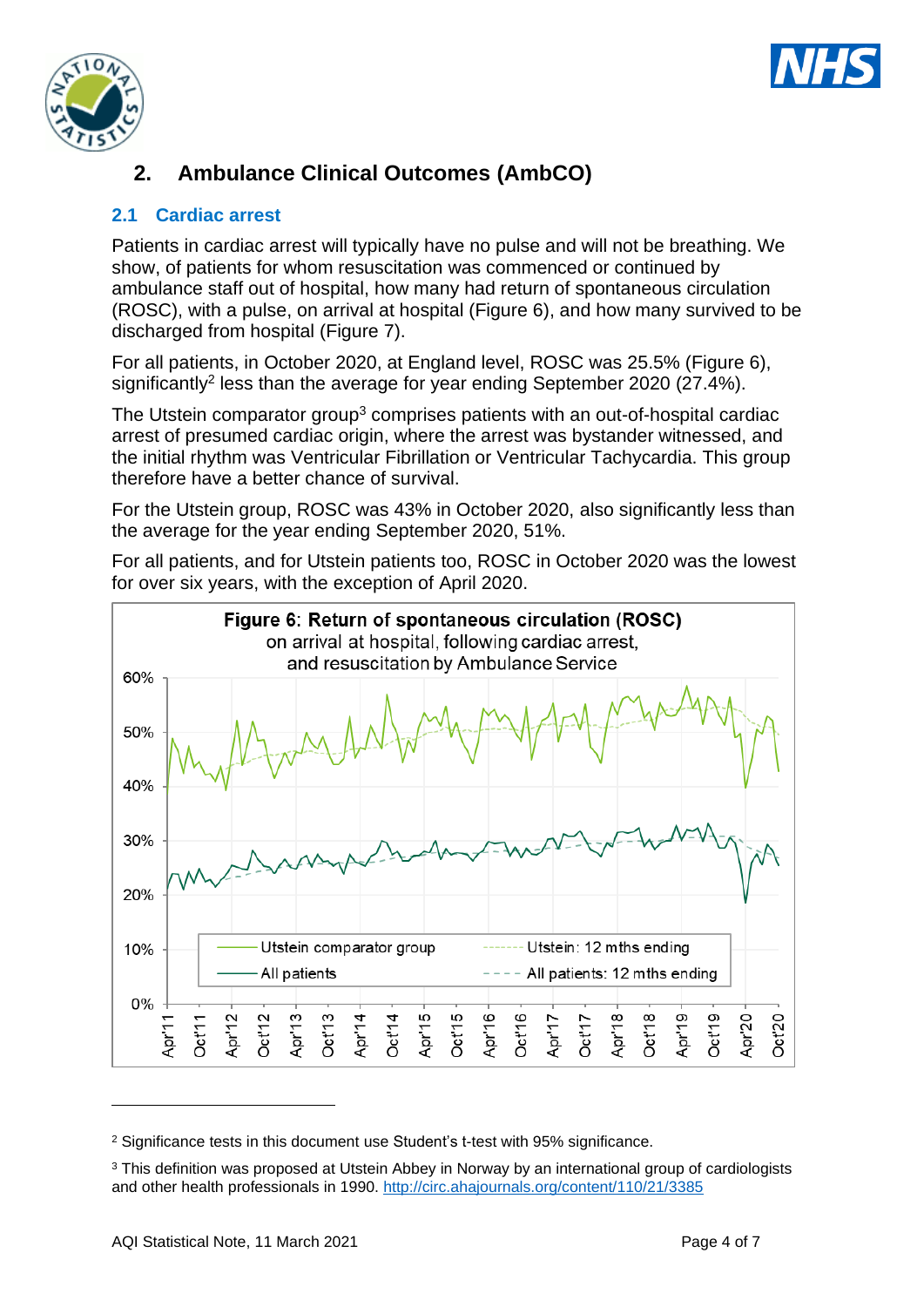



Survival to discharge from hospital following cardiac arrest in October 2020 was 7.9% for all patients, similar to the average for the year ending September 2020 (8.1%).

Survival to discharge for the Utstein group in October 2020 was 21%, significantly lower than the average for the year ending September 2020 (26%). As with the ROSC proportions above, this October 2020 proportion was the lowest for more than six years, apart from in April 2020.



For patients with ROSC in October 2020, 77% received the appropriate care bundle after ROSC on scene, significantly more than for the year ending September 2020 (73%), and the highest proportion in this time series, which started in April 2018.

#### **2.2 ST-segment elevation myocardial infarction (STEMI)**

STEMI is a type of heart attack, determined by an electrocardiogram (ECG) test. Early access to reperfusion, where blocked arteries are opened to re-establish blood flow, and other assessment and care interventions, are associated with reductions in STEMI mortality and morbidity.

For STEMI patients, ambulance services measure the time from ambulance call to insertion of a catheter for primary percutaneous coronary intervention (PPCI): inflation of a balloon inside a blood vessel to restore blood flow to the heart.

In England in October 2020, for time from call to catheter insertion, the mean average was 2 hours 21 minutes, and the 90th centiles averaged 3 hours 15 minutes. Both were the longest since they were first collected for November 2017.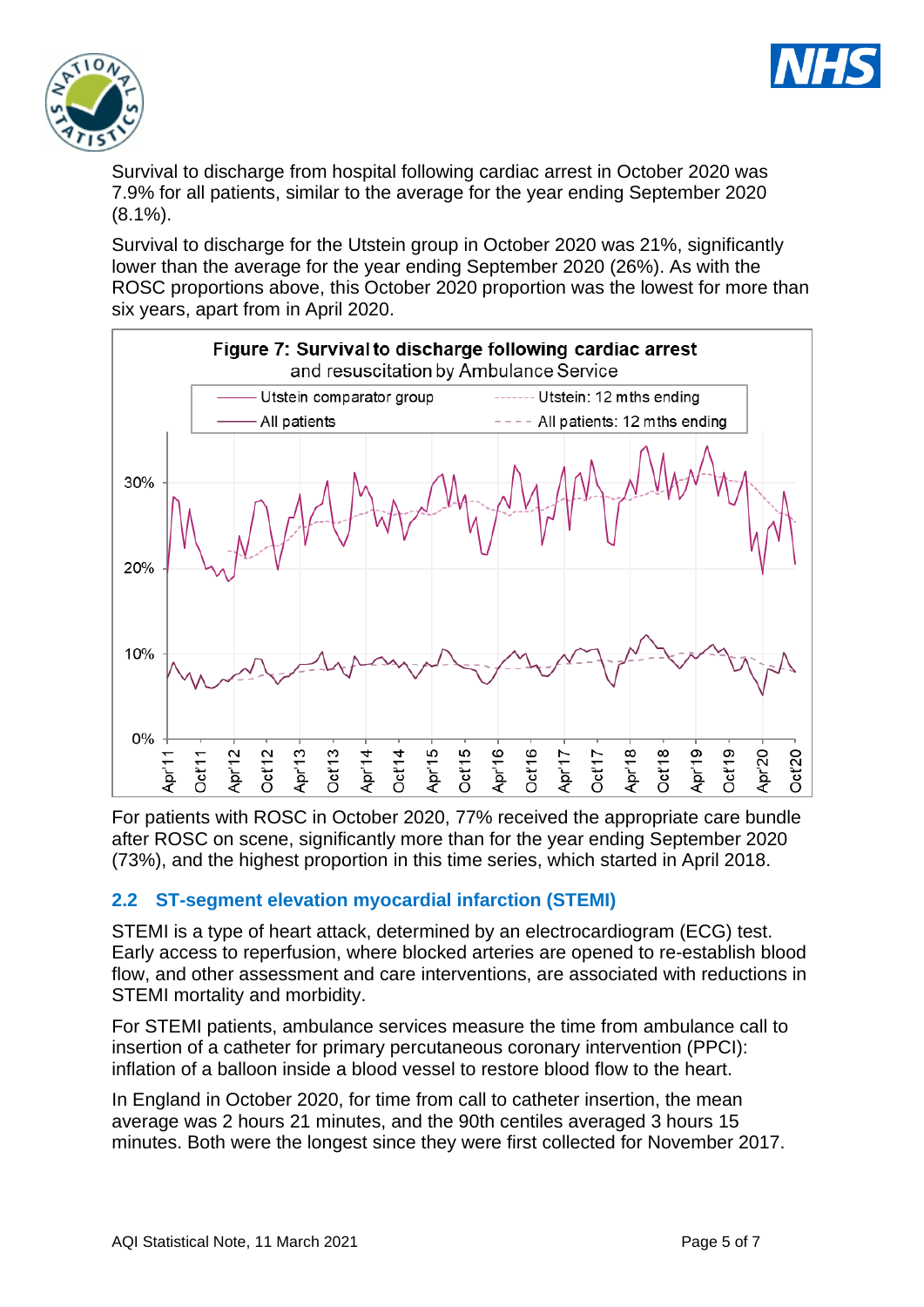



Figure 8 shows that of patients with an acute STEMI in England in October 2020, the proportion that received an appropriate care bundle was 76%, similar to the average for the year ending September 2020 (78%).



# **3. Further information on AQI**

# **3.1 The AQI landing page and Quality Statement**

[www.england.nhs.uk/statistics/statistical-work-areas/ambulance-quality-indicators,](http://www.england.nhs.uk/statistics/statistical-work-areas/ambulance-quality-indicators) or [http://bit.ly/NHSAQI,](http://bit.ly/NHSAQI) is the AQI landing page, and it holds:

- a Quality Statement for these statistics, which includes information on relevance, accuracy, timeliness, coherence, and user engagement;
- the specification quidance documents for those who supply the data;
- timetables for data collection and publication;
- time series spreadsheets and csv files from April 2011 up to the latest month;
- links to individual web pages for each financial year;
- contact details for the responsible statistician (also in section 3.4 below).

#### Publication dates are also at

[www.gov.uk/government/statistics/announcements?keywords=ambulance.](http://www.gov.uk/government/statistics/announcements?keywords=ambulance)

The web pages for each financial year hold:

- separate spreadsheets of each month's data;
- this Statistical Note, and equivalent versions from previous months;
- the list of people with pre-release access to the data.